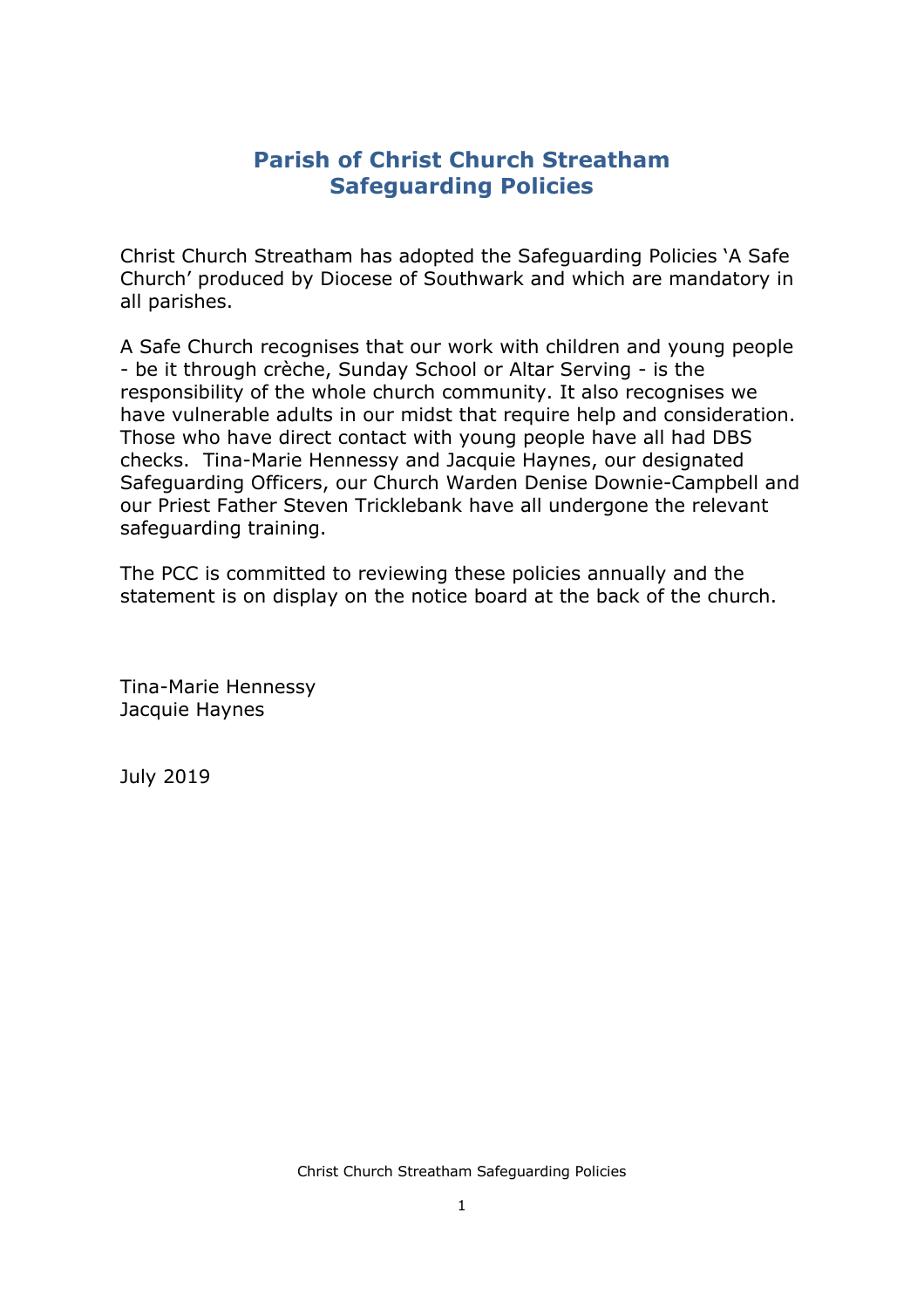### **Parish of Christ Church Streatham Policy for Safeguarding Adults who may be vulnerable**

#### **We are committed to promoting and supporting environments which:**

- **EXE** ensure that all people feel welcomed, respected and safe from abuse
- **•** encourage adults who may be vulnerable to lead as independent a life as possible, to choose how to lead their life, and to be active contributors to the church community
- § protect adults who may be vulnerable from actual or potential harm
- enable and encourage concerns to be raised and responded to openly and consistently.

### **We recognise that:**

- § everyone has different levels of vulnerability, and that each of us may be regarded as vulnerable at some time in our lives
- all adults who may be vulnerable (regardless of age, disability, gender, racial heritage, religious belief, sexual orientation or identity) have the right to equal protection from all types of harm or abuse
- abuse of adults who may be vulnerable can occur in all communities and is most likely to occur within families and by people known to them
- § working in partnership with adults who may be vulnerable, their carers and other agencies is essential in promoting their welfare.

### **We will endeavour to safeguard adults who may be vulnerable by:**

#### **In all our activities -**

- valuing, listening to and respecting adults who may be vulnerable
- § fostering and encouraging best practice by setting standards for working with adults who may be vulnerable, and boundaries for acceptable behaviour, in co-operation with statutory bodies, voluntary agencies and other faith communities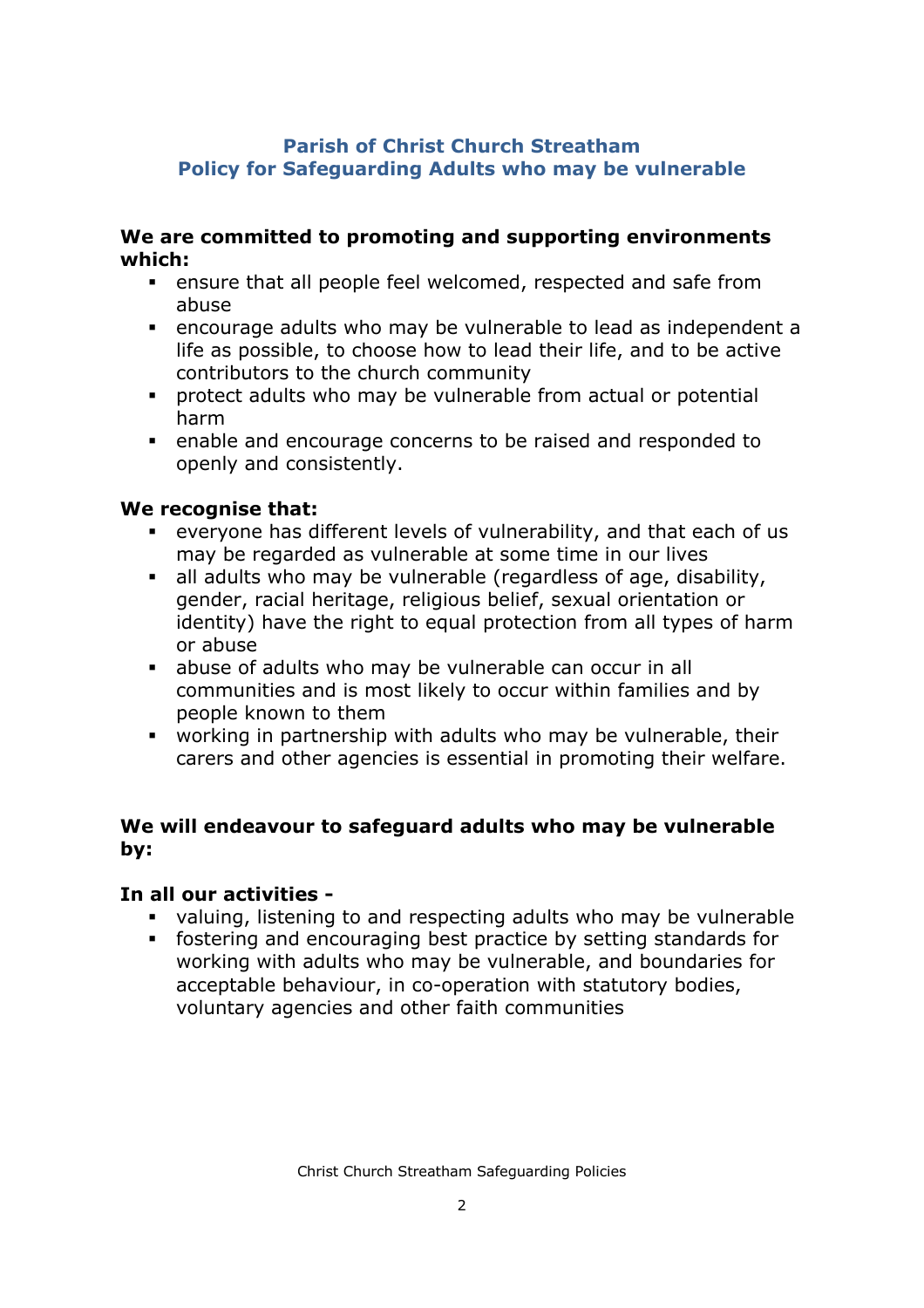### **In our recruitment of paid staff and volunteers, following Diocesan procedures in -**

- **Example 2** ensuring all necessary checks are made to promote the safe selection and recruitment of ordained and lay ministers, voluntary workers and paid workers with adults who may be vulnerable
- § providing supervision, support and training

## **In our publicity -**

- sharing information about good safeguarding practice with adults who may be vulnerable, their carers, and all those working with them
- § When concerns are raised, following Diocesan procedures in -
- responding without delay to every concern raised that a adult who may be vulnerable may have been harmed, or be at risk from harm, through abuse, harassment or bullying; or about the behaviour of an adult or child
- working with the diocese and the appropriate statutory bodies during an investigation into abuse, including when allegations are made against a member of the church community

## **In our care -**

- ensuring that informed and appropriate pastoral care is offered to any vulnerable adult who has suffered abuse, including support to make a complaint if so desired
- ensuring that appropriate pastoral care is offered to any member of our church community against whom an allegation is made
- § In our supervision, following Diocesan procedures in -
- ensuring, in partnership with the diocese and other agencies, that care and supervision is provided for any member of our church community known to have offended against a vulnerable adult, or to pose a risk to them.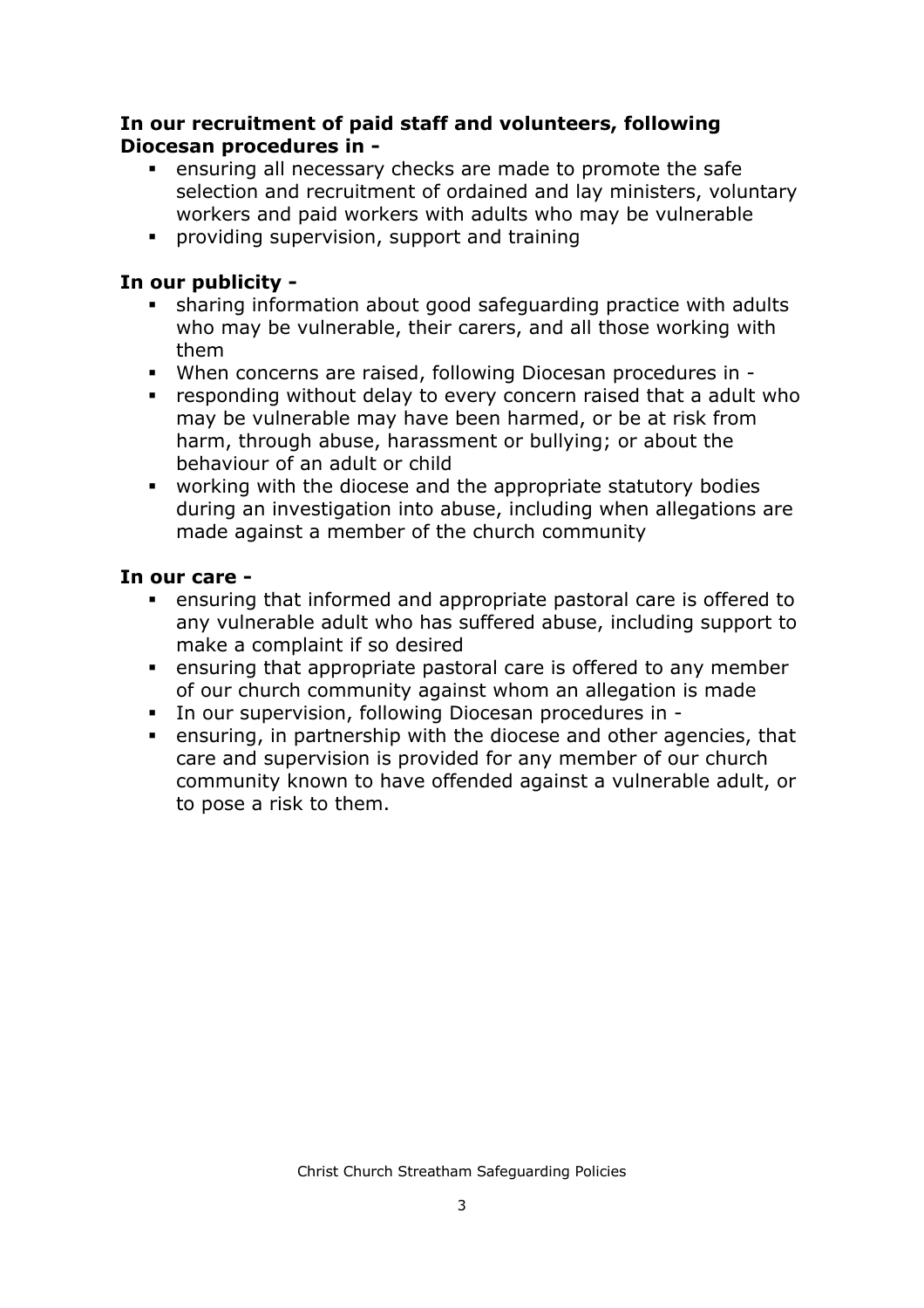### **Parish of Christ Church Streatham Policy for Responding to Domestic Abuse**

#### **We are committed to promoting and supporting environments which:**

- **EXECT** ensure that all people feel welcomed, respected and safe from abuse
- § protect those vulnerable to domestic abuse from actual or potential harm
- **•** recognise equality amongst people and within relationships
- enable and encourage concerns to be raised and responded to openly and consistently.

## **We recognise that:**

- all forms of domestic abuse cause damage to the survivor and express an imbalance of power in the relationship
- all survivors (regardless of age, disability, gender, racial heritage, religious belief, sexual orientation or identity) have the right to equal protection from all types of harm or abuse
- § domestic abuse can occur in all communities
- § domestic abuse may be a single incident, but is usually a systematic, repeated pattern which escalates in severity and frequency
- § domestic abuse, if witnessed or overheard by a child, is a form of child abuse by the perpetrator of the abusive behaviour
- working in partnership with children, adults and other agencies is essential in promoting the welfare of any child or adult suffering abuse.

# **We will endeavour to respond to domestic abuse by:**

### **In all our activities -**

- valuing, listening to and respecting both survivors and perpetrators of domestic abuse
- § In our publicity -
- raising awareness about other agencies, support services, resources and expertise, through providing information in public areas of relevance to survivors, children and perpetrators of domestic abuse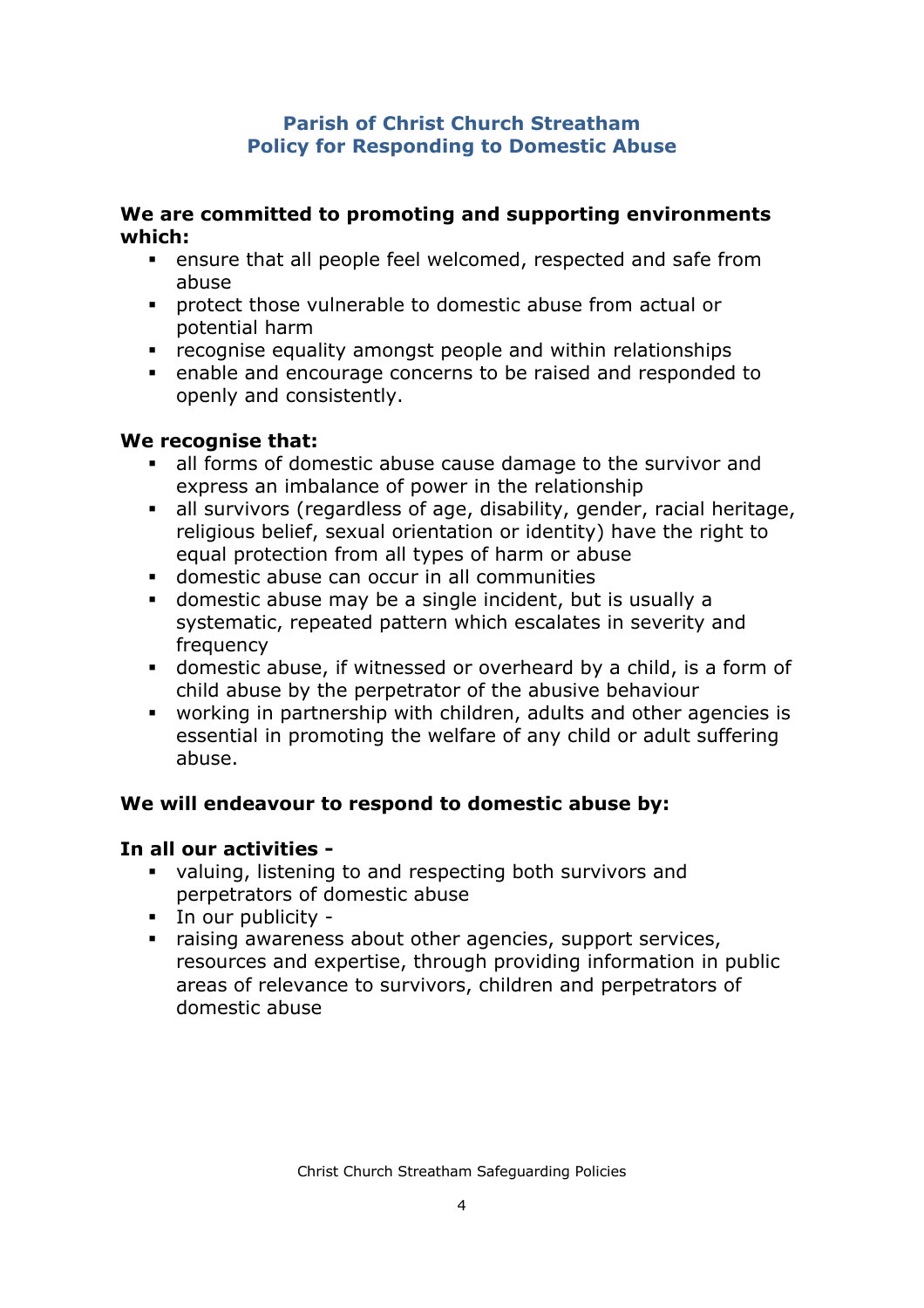#### **When concerns are raised -**

- **EXE** ensuring that those who have experienced abuse can find safety and informed help
- § working with the appropriate statutory bodies during an investigation into domestic abuse, including when allegations are made against a member of the church community

#### **In our care -**

- **EXECT** ensuring that informed and appropriate pastoral care is offered to any child, young person or adult who has suffered abuse
- identifying and outlining the appropriate relationship of those with pastoral care responsibilities with both survivors and perpetrators of domestic abuse.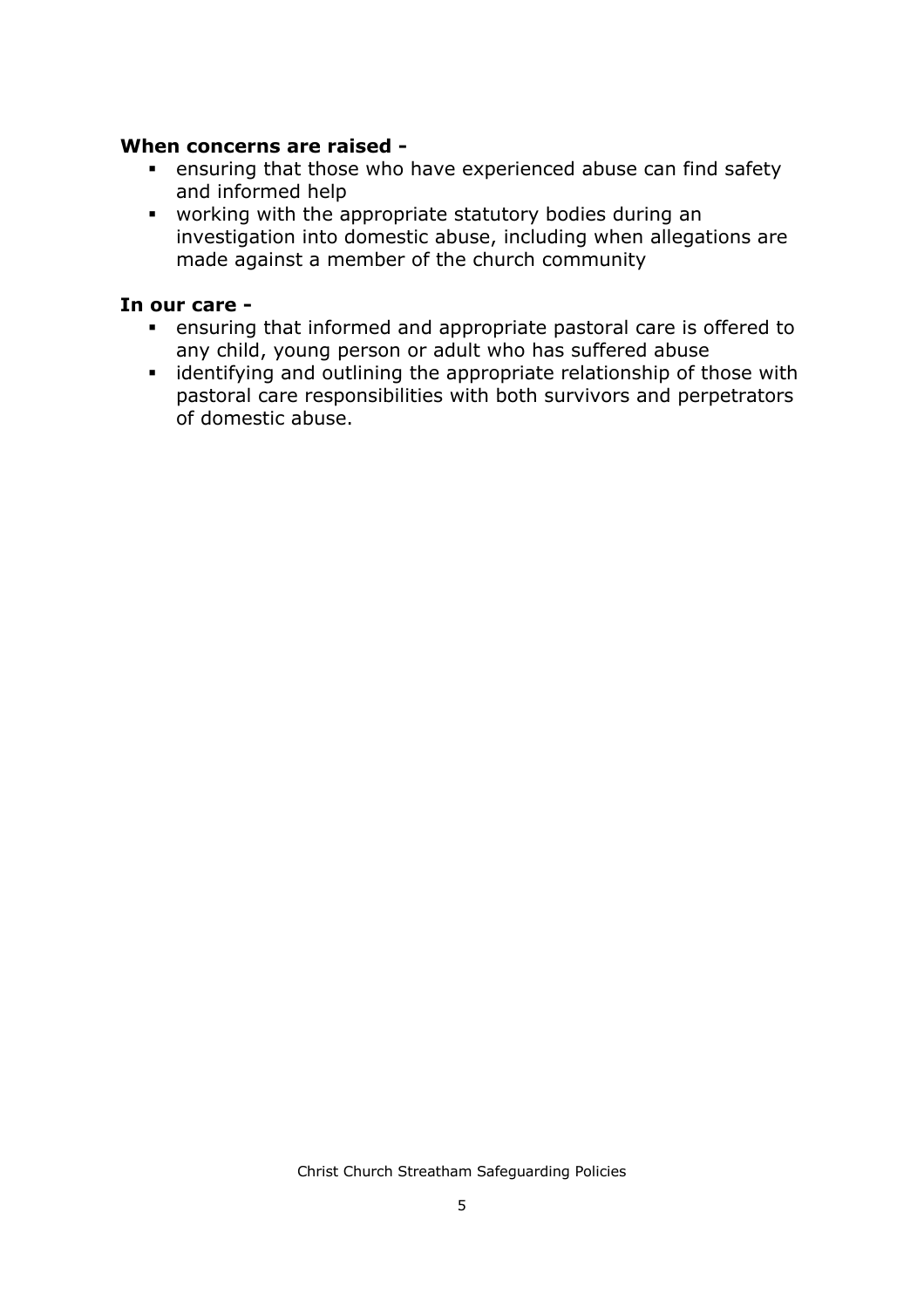### **Parish of Christ Church Streatham Policy for Safeguarding Children**

#### **We are committed to promoting and supporting environments which:**

- are youth-friendly and child-friendly and nurture their positive development
- enable children and young people to be active contributors to the church community
- **•** protect children and young people from actual or potential harm
- enable and encourage concerns to be raised and responded to openly and consistently.

### **We recognise that:**

- the welfare of the child or young person is paramount
- all children (regardless of age, disability, gender, racial heritage, religious belief, sexual orientation or identity) have the right to equal protection from all types of harm or abuse
- abuse of children can occur in all communities and is most likely to occur within families and by people known to the child
- § working in partnership with children, young people; their parents, carer's and other agencies is essential in promoting young people's welfare.

# **We will endeavour to safeguard children and young people by:**

# **In all our activities -**

- valuing, listening to and respecting children and young people
- § fostering and encouraging best practice by setting standards for working with children and young people, in co-operation with statutory bodies, voluntary agencies and other faith communities

### **In our recruitment of paid staff and volunteers, following Diocesan procedures in -**

- ensuring all necessary checks are made to promote the safe selection and recruitment of ordained and lay ministers, voluntary workers and paid workers with children and young people
- § providing supervision, support and training

# **In our publicity -**

- sharing information about good safeguarding practice with children, parents, and all those working with them
- § When concerns are raised, following Diocesan procedures in -

Christ Church Streatham Safeguarding Policies